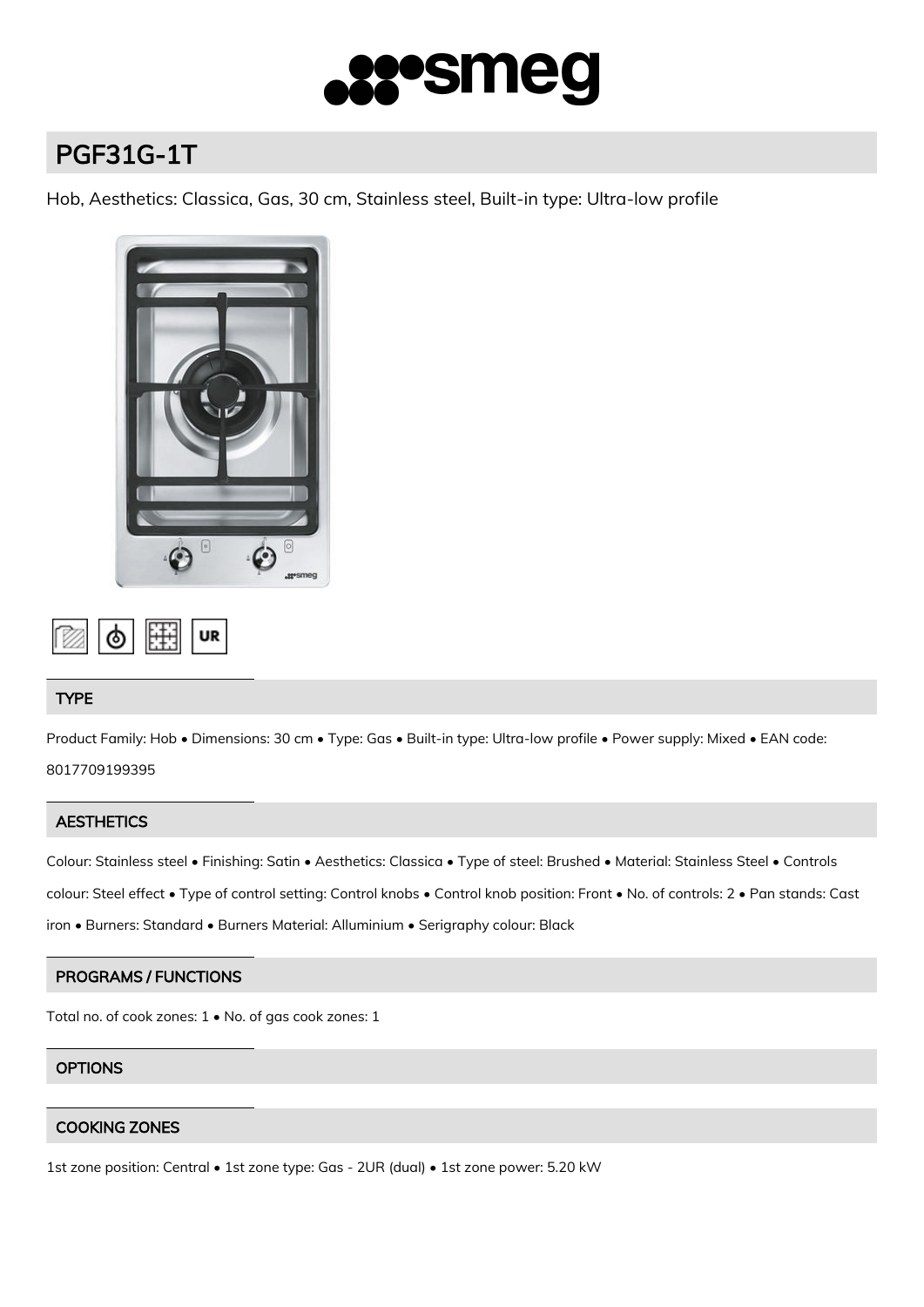#### TECHNICAL FEATURES

Gas Type: G110 City gas • Gas safety valves: Yes • Automatic Ignition: Yes

#### PERFORMANCE / ENERGY LABEL

#### ELECTRICAL CONNECTION

Gas connection rating (W): 4600 W • Electrical connection rating (W): 1 W • Voltage (V): 220-240 V • Frequency (Hz): 50/60 Hz

• Type of electric cable: Single phase • Power supply cable length: 120 cm

## ALSO AVAILABLE

#### LOGISTIC INFORMATION

Dimensions of the product (mm): 42x300x510 • Depth: 510 mm • Width: 300 mm • Product Height: 42 mm • Net weight (kg):

6.800 kg • Gross weight (kg): 9.100 kg

#### ACCESSORIES INCLUDED

Cast iron wok support: 1

# **OPTIONAL**

LGPGF-1: Connecting Strip, HobsWOKGHU: Reduction Grid, Cookers, Hobs